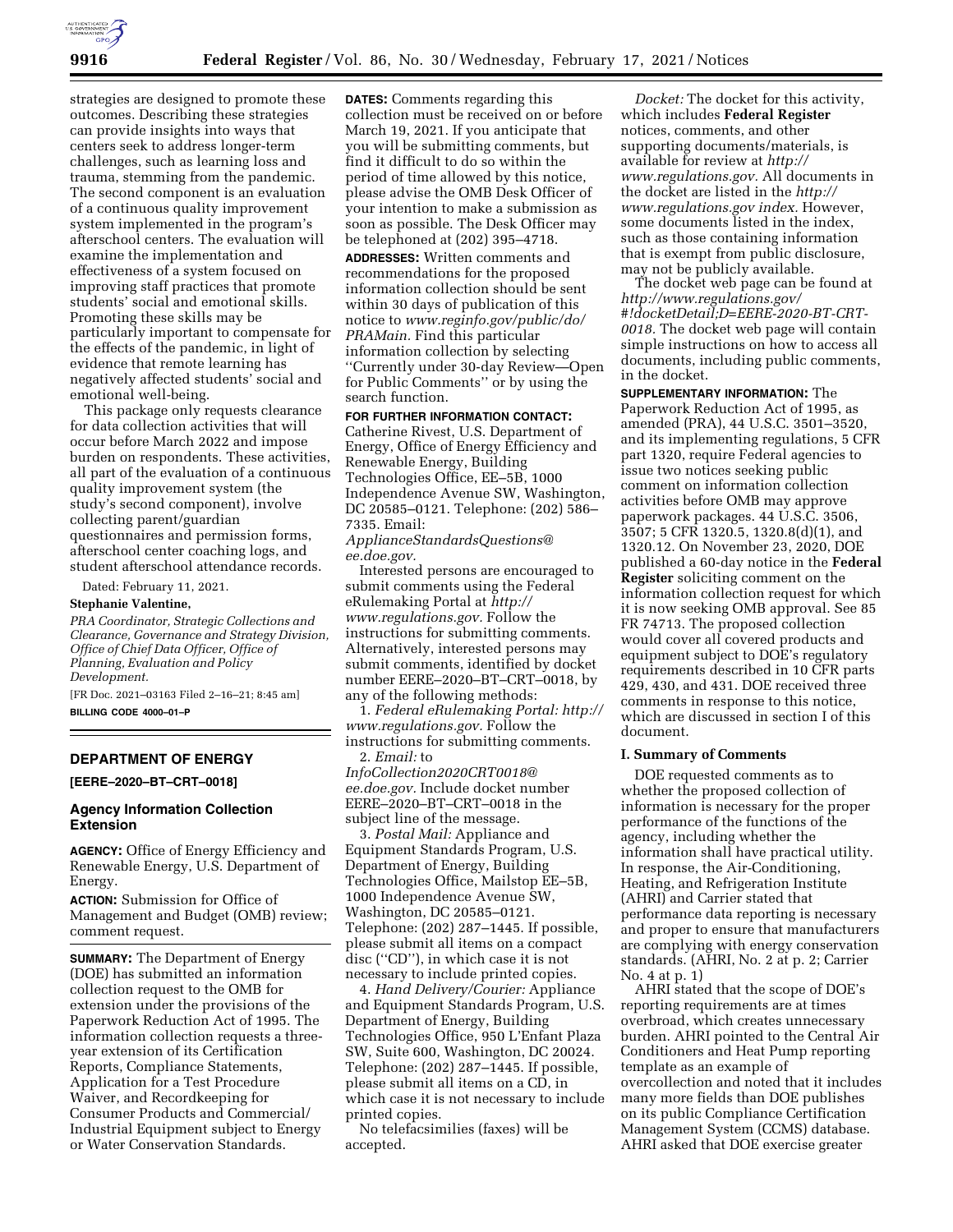caution in developing its reporting requirements for covered products. AHRI noted that DOE should only collect information necessary to ensure compliance. (AHRI, No. 2 at p. 2) AHRI stated that most of the data DOE collects is considered confidential business information, and improper disclosure could significantly harm manufacturers. AHRI therefore requested that DOE restrict its data collection only to that which is necessary to demonstrate compliance. AHRI added that DOE should take appropriate measures to protect the confidential data in its possession and inform manufacturers of a breach immediately. (AHRI, No. 2 at p. 2)

DOE appreciates the feedback from AHRI. DOE notes that it aims to limit the collection of information implemented in the regulatory language to include only information necessary to ensure compliance with energy conservation standards. In its regulatory process, DOE outlines the certification requirements in a proposal and requests comment and input from stakeholders prior to finalizing those requirements. DOE is not considering amending its certification regulations as part of this notice. However, it will consider these comments in any future rulemakings that address certification requirements. DOE notes that access to CCMS is currently secured by password protection. All users are required to register with CCMS and establish usernames and passwords to access CCMS. CCMS complies with the system security standards for Federal systems established by the National Institute of Standards and Technology and set forth in NIST 800–53.

DOE requested comment on the accuracy of the agency's estimate of the burden of the proposed collection of information, including the validity of the methodology and assumptions used.

DOE received no comments regarding the accuracy of its burden of the information collection activities estimates. Therefore, DOE has not modified those estimates in this notice.

DOE requested comment on ways to enhance the quality, utility, and clarity of the information to be collected. DOE also requested comment on ways to minimize the burden of the collection of information on respondents, including through the use of automated collection techniques or other forms of information technology.

In response, AHRI commented that DOE is frequently late in releasing reporting templates which creates outsized and unnecessary burden on manufacturers and third-party certifiers. AHRI argued that the last-minute release

of a template is unjustified as the Department knows the data it intends to collect when it promulgates a rule. AHRI asked that OMB decline DOE's data collection authorization unless DOE promulgates a regulation that requires the release of the reporting templates concurrent with the corresponding regulatory language in the **Federal Register** or at least 180 days before the template is effective if the change did not result from a rule change. AHRI added that the lack of adequate notice undermines due process and facially violates the principles of the Paperwork Reduction Act. AHRI asserted that DOE must release the templates contemporaneously with the final rule. AHRI argued that, upon publication of the final rule, because DOE has already decided what data it intends to collect, it should also be required to provide adequate notice of the format that it intends to use to collect the data so that stakeholders can respond accordingly (AHRI, No. 2 at p. 3–6)

AHRI commented that, although the reporting requirements for all new test procedures or energy conservation standards are presented in the **Federal Register** and Code of Federal Regulations, the format it is presented in is not useful to stakeholders. AHRI commented that the team of programmers they employ to manage their directory and to facilitate the regulatory reporting need a minimum of 3 months to write the necessary data transfer programs. AHRI added that they cannot begin work on the programming until they have received the final certification template. AHRI noted that DOE continues to deliver late templates despite AHRI having issued multiple requests, held meetings, and filed comments requesting a predictable deadline of at least six months to a year prior to the effective date of a standard.

AHRI expressed concern that the change of OMB control number rollout and other ''effective immediately'' templates are especially burdensome. AHRI noted that a template amendment as small as a change of an OMB control number requires re-coding and reprogramming data maps and testing those changes. AHRI listed several instances in which they felt that the timeframe between certification template release and the required certification date was insufficient. AHRI commented that stakeholders must have an ability to plan workflows and predictably allocate resources to reporting. AHRI added that stakeholders cannot make business plans for regulatory compliance unless DOE is transparent and consistent in

predictably delivering final reporting templates.

DOE appreciates the feedback from AHRI. DOE strives to make certification templates available in a timely manner and will work to post new or revised templates well in advance of certification deadlines. DOE notes that, in the past, AHRI generally has requested that DOE post certification templates six weeks prior to their required use. However, DOE notes that AHRI also requested six months in a comment on DOE's Procedures, Interpretations, and Policies for Consideration of New or Revised Energy Conservation Standards for Consumer Products rulemaking (AHRI, EERE– 2017–BT–STD–0062, No. 51 at pg. 32). Going forward, DOE will make its best effort to release new product certification templates at least 180 days prior to their required use.

DOE explains that typically it does not require manufacturers to recertify on newly posted templates until the annual certification date unless manufacturers are required to do so in order to demonstrate compliance with amended standards. For example, DOE posted a template for automatic commercial ice makers on December 18, 2017. In the announcement DOE stated, ''Submissions made on previous versions of the template do not have to be resubmitted until the August 1, 2018 annual certification date if they comply with the amended performance standards.'' DOE notes that it explains the reason a new template is posted in its template announcement and email notification. DOE also notes the CCMS product-template download page maintains a newsfeed on the left side (See *[https://www.regulations.doe.gov/](https://www.regulations.doe.gov/ccms/templates) [ccms/templates](https://www.regulations.doe.gov/ccms/templates)*). Regarding the renewal of an OMB control number, DOE notes that this change does not trigger any changes to data maps and should only require updating of a filename in any code.

The American Lighting Association (ALA), Association of Home Appliance Manufacturers (AHAM), Hearth, Patio & Barbecue Association (HPBA), and the Information Technology Industry Council (ITI) (collectively, the Joint Commenters), AHRI, and Carrier all expressed strong support for the elimination of duplicative reporting requirements. (The Joint Commenters, No. 3 at p. 2; AHRI, No. 2 at p. 2; Carrier No. 4 at p. 1)

The Joint Commenters and AHRI each expressed support for DOE's proposal to add fields to CCMS that would allow the California Energy Commission (CEC) to accept CCMS reports in satisfaction of applicable state reporting requirements.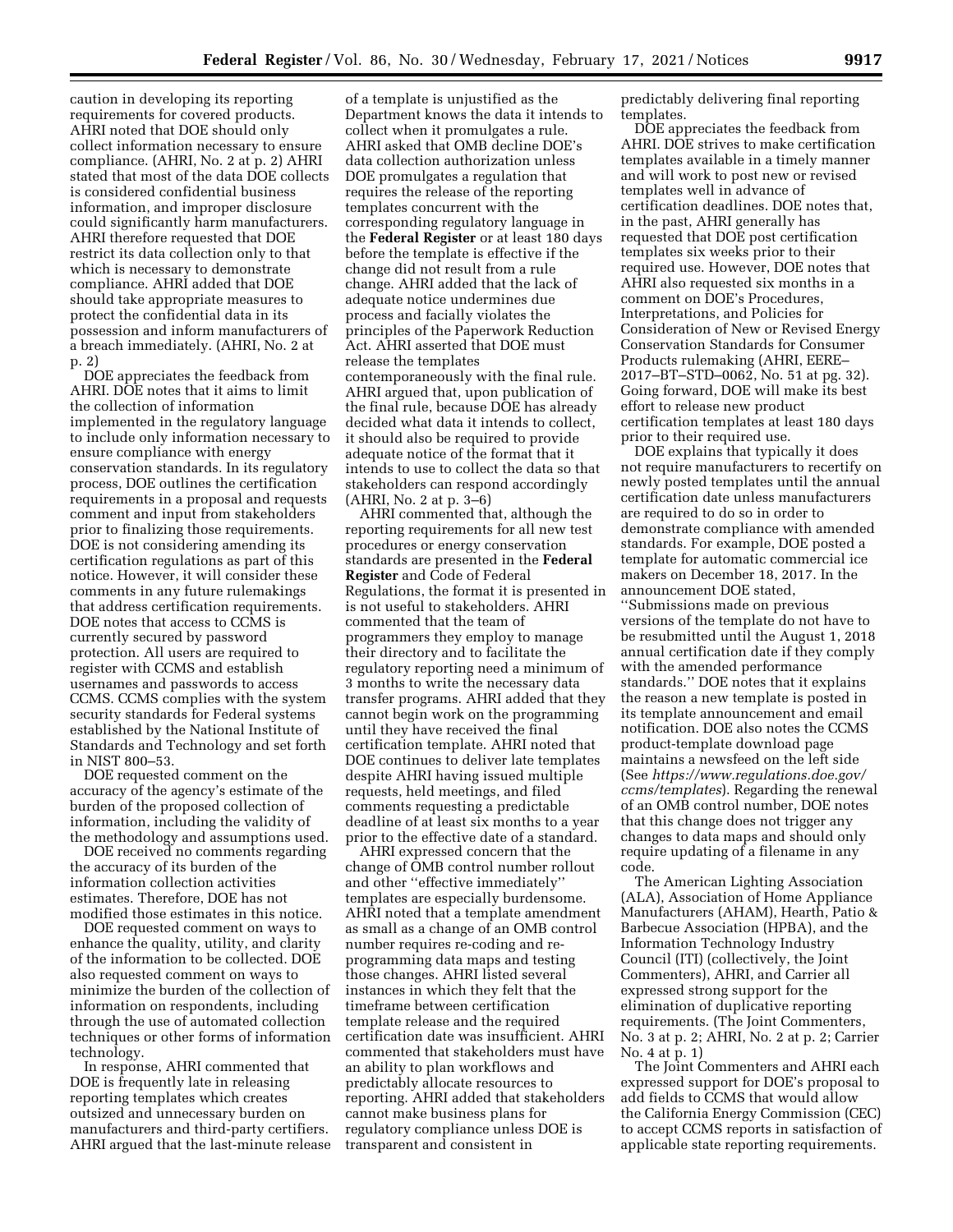(The Joint Commenters, No. 3 at p. 2; AHRI, No. 2 at p. 5) The Joint Commenters and AHRI went further to say they encourage the streamlining of regulatory reporting that DOE can achieve via its CCMS system including those imposed by Energy Star and Natural Resources Canada (NRCan). (The Joint Commenters, No. 3 at p. 2; AHRI, No. 2 at p. 2) The Joint Commenters noted that this action would be consistent with the Appliance Standards Rulemaking Advisory Committee (ASRAC) recommendation on reporting burden adopted by stakeholders from various points of view on December 5, 2019. (The Joint Commenters, No. 3 at pg. 2) AHRI went on to state that CCMS is a functional and well-maintained database and reporting system, which is better resourced and more reliable than staterun databases. AHRI noted that it has used available technology to facilitate mass uploads of data to CCMS, which has been able to accommodate this data transfer consistently and reliably. AHRI commented that streamlining and consolidating the CEC reporting requirements into CCMS in the same way that the Federal Trade Commission (FTC) reporting was previously addressed would be an unqualified benefit to stakeholders. (AHRI, No. 2 at p. 6)

DOE will continue to consider revisions to CCMS that would facilitate a reduction in duplicative reporting under California's Appliance Efficiency Regulations, as well as others.

The Joint Commenters expressed interest in further reducing regulatory burden by working with the Department to reevaluate the annual certification reporting requirement which results in unnecessary paperwork costs for no reason. The Joint Commenters noted that the ASRAC recommendation adopted by vote of stakeholders from varying points of view on December 5, 2019 also recommended that DOE harmonize its reporting scope with that of the FTC such that only basic models in current production be included in the reporting scope rather than DOE's current scope which indicates models being sold or offered for sale must be reported. The recommendation also urged DOE to eliminate annual reporting such that reporting would be required only when a model is added, removed, or changed in a way that changes energy use. (The Joint Commenters, No. 3 at p. 2)

DOE is not considering amending its regulations as part of this notice, however, it will consider these comments in any future rulemakings that address certification requirements.

This information collection request contains:

(1) *OMB No.:* 1910–1400; (2) *Information Collection Request Title:* Certification Reports, Compliance Statements, Application for a Test Procedure Waiver, Application for Extension of Representation Requirements, Labeling, and Recordkeeping for Consumer Products and Commercial/Industrial Equipment subject to Federal Energy or Water Conservation Standards;

(3) *Type of Request:* Revision with changes;

(4) *Purpose:* Pursuant to the Energy Policy and Conservation Act, as amended ("EPCA" or "the Act"),<sup>1</sup> Public Law 94–163 (42 U.S.C. 6291– 6317, as codified), DOE regulates the energy efficiency of a number of consumer products, and commercial and industrial equipment. Title III, Part B<sup>2</sup> of EPCA established the Energy Conservation Program for Consumer Products Other Than Automobiles, which sets forth a variety of provisions designed to improve energy efficiency of covered consumer products (''covered products''). Title III, Part C 3 of EPCA, added by Public Law 95–619, Title IV, § 441(a), established the Energy Conservation Program for Certain Industrial Equipment, which sets forth a variety of provisions designed to improve energy efficiency of covered commercial and industrial equipment (collectively referred to as ''covered equipment'').

Covered products and covered equipment are described in 10 CFR parts 429, 430, and 431. These covered products and covered equipment, including all product or equipment classes, include: (1) Consumer refrigerators, refrigerator-freezers and freezers; (2) Room air conditioners; (3) Central air conditioners and central air conditioning heat pumps; (4) Consumer water heaters; (5) Consumer furnaces and boilers; (6) Dishwashers; (7) Residential clothes washers; (8) Clothes dryers; (9) Direct heating equipment; (10) Cooking products; (11) Pool heaters; (12) Television sets; (13) Fluorescent lamp ballasts; (14) General service fluorescent lamps, general service incandescent lamps, and incandescent reflector lamps; (15) Faucets; (16) Showerheads; (17) Water closets; (18) Urinals; (19) Ceiling fans; (20) Ceiling fan light kits; (21) Torchieres; (22)

Compact fluorescent lamps; (23) Dehumidifiers; (24) External power supplies; (25) Battery chargers; (26) Candelabra base incandescent lamps and intermediate base incandescent lamps; (27) Commercial warm air furnaces; (28) Commercial refrigerators, freezers, and refrigerator-freezers; (29) Commercial heating and air conditioning equipment; (30) Commercial water heating equipment; (31) Automatic commercial ice makers; (32) Commercial clothes washers; (33) Distribution transformers; (34) Illuminated exit signs; (35) Traffic signal modules and pedestrian modules; (36) Commercial unit heaters; (37) Commercial pre-rinse spray valves; (38) Refrigerated bottled or canned beverage vending machines; (39) Walk-in coolers and walk-in freezers and certain components; (40) Metal halide lamp ballasts and fixtures (41) Integrated light-emitting diode lamps; (42) General service lamps; (43) Furnace fans; (44) Pumps; (45) Commercial packaged boilers; (46) Consumer miscellaneous refrigeration equipment; (47) Portable air conditioners; (48) Compressors; (49) Electric motors; (50) Small electric motors (51) Rough service lamps; and (52) Vibration service lamps.

Under EPCA, DOE's energy conservation program consists essentially of four parts: (1) Testing, (2) labeling, (3) Federal energy conservation standards, and (4) certification and enforcement procedures. For consumer products, relevant provisions of the Act specifically include definitions (42 U.S.C. 6291), energy conservation standards (42 U.S.C. 6295), test procedures (42 U.S.C. 6293), labeling provisions (42 U.S.C. 6294), and the authority to require information and reports from manufacturers (42 U.S.C. 6296). For covered equipment, relevant provisions of the Act include definitions (42 U.S.C. 6311), energy conservation standards (42 U.S.C. 6313), test procedures (42 U.S.C. 6314), labeling provisions (42 U.S.C. 6315), and the authority to require information and reports from manufacturers (42 U.S.C. 6316).

DOE is seeking to renew its information collection related to the following aspects of the appliance standards program: (1) Gathering data and submitting certification and compliance reports for each basic model distributed in commerce in the U.S. including supplemental testing instructions for certain commercial equipment; (2) maintaining records underlying the certified ratings for each basic model including test data and the associated calculations; (3) applications for a test procedure waiver, which

<sup>1</sup>All references to EPCA in this document refer to the statute as amended through the Energy Act of 2020, Public Law 116–260 (Dec. 27, 2020).

<sup>2</sup>For editorial reasons, upon codification in the U.S. Code, Part B was redesignated Part A.

<sup>3</sup>For editorial reasons, upon codification in the U.S. Code, Part C was redesignated Part A–1.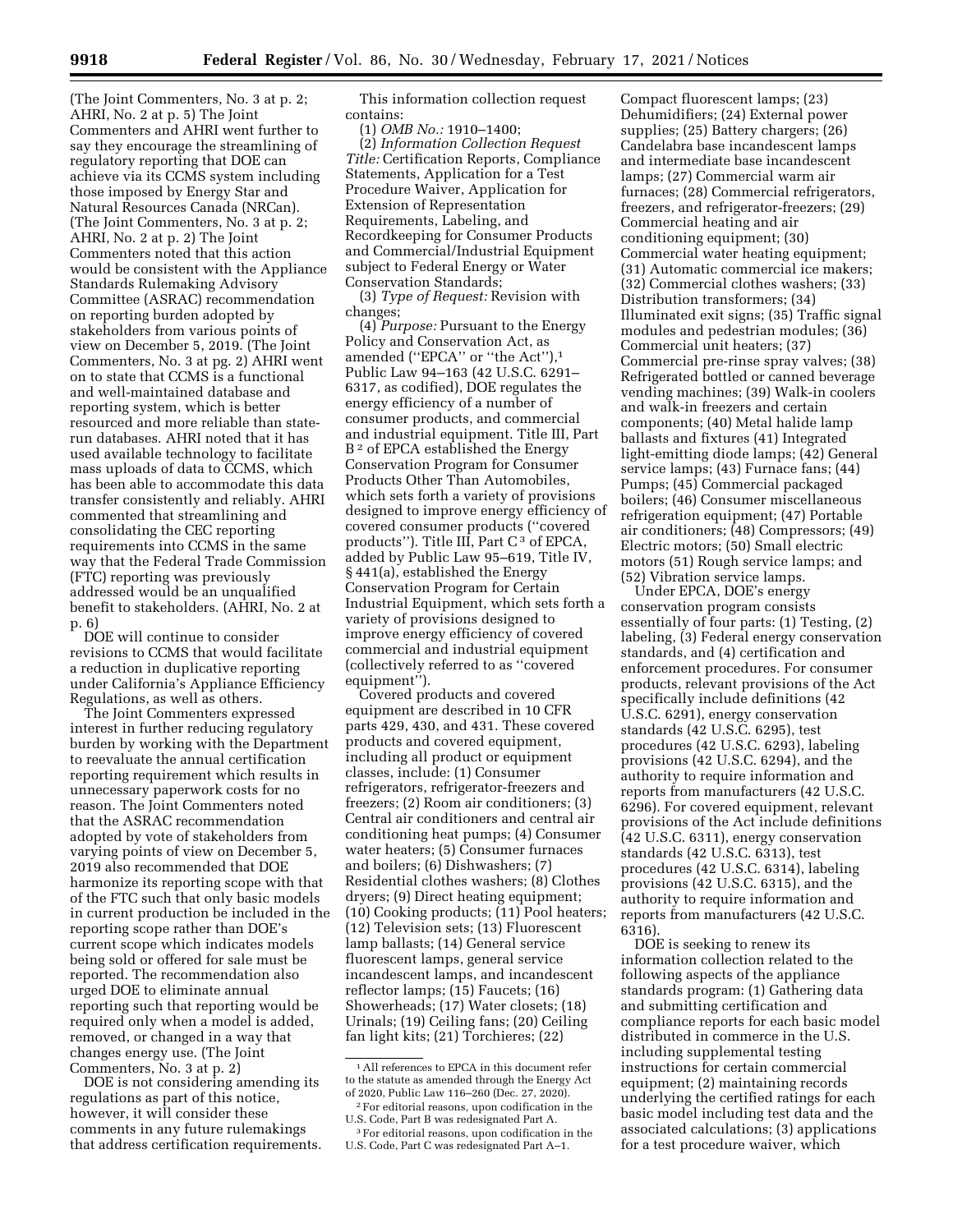manufacturers may elect to submit if they manufacture a basic model that cannot be tested pursuant to the DOE test procedure; (4) applications requesting an extension of the date by which representations must be made in accordance with any new or amended DOE test procedure; and (5) labeling.

DOE's certification and compliance activities ensure accurate and comprehensive information about the energy and water use characteristics of covered products and covered equipment sold in the United States. Manufacturers of all covered products and covered equipment must submit a certification report before a basic model is distributed in commerce, annually thereafter,4 and if the basic model is redesigned in such a manner to increase the consumption or decrease the efficiency of the basic model such that the certified rating is no longer supported by the test data. Additionally, manufacturers must report when production of a basic model has ceased and is no longer offered for sale as part of the next annual certification report following such cessation. DOE requires the manufacturer of any covered product or covered equipment to establish, maintain, and retain the records of certification reports, of the underlying test data for all certification testing, and of any other testing conducted to satisfy the requirements of part 429, part 430, and/or part 431. Certification reports provide DOE and consumers with comprehensive, up-todate efficiency information and support effective enforcement.

As the result of a negotiated rulemaking, DOE adopted additional certification requirements for commercial HVAC, water heater, and refrigeration equipment. Specifically, DOE requires manufacturers of commercial refrigeration equipment and some types of commercial HVAC equipment to submit a PDF with specific testing instructions to be used by the Department during verification and enforcement testing. Manufacturers of commercial water heating equipment and some types of commercial HVAC equipment have the option of submitting a PDF with additional testing instructions at the manufacturer's discretion. For additional information on the negotiated rulemaking or supplemental testing instructions see docket number EERE–2013–BT–NOC– 0023.

On December 18, 2014, Congress enacted the EPS Service Parts Act of 2014 (Pub. L. 113–263, ''Service Parts

Act''). That law exempted manufacturers of certain external power supplies (''EPSs'') that were made available as service and spare parts for end-use products manufactured before February 10, 2016, from the energy conservation standards that DOE promulgated in its February 2014 rule. See 79 FR 7846 (Feb. 10, 2014). Additionally, the Service Parts Act permits DOE to require manufacturers of an EPS that is exempt from the 2016 standards to report to DOE the total number of such EPS units that are shipped annually as service and spare parts and that do not meet those standards. (42 U.S.C. 6295(u)(5)(A)(ii)) DOE may also limit the applicability of the exemption if the Secretary determines that the exemption is resulting in a significant reduction of the energy savings that would result in the absence of the exemption. (42 U.S.C.  $6295(u)(5)(A)(iii)$  In a final rule published on May 16, 2016, DOE adopted reporting requirements for EPS manufacturers to provide the total number of exempt EPS units sold as service and spare parts for which the manufacturer is claiming exemption from the current standards. 81 FR 30157.

On April 30, 2015, Congress enacted the Energy Efficiency Improvement Act of 2015 (Pub. L. 114–11, ''Energy Efficiency Improvement Act''). That law established definitions and energy conservation standards for grid-enabled water heaters that DOE promulgated in its August 2015 Final Rule. See 80 FR 48004 (Aug. 11, 2015). Additionally, the Energy Efficiency Improvement Act mandates DOE to require manufacturers of grid-enabled water heaters to report to DOE the total number of such units that are shipped annually. (42 U.S.C. 6295(e)(6)(C)(i)).

DOE currently requires manufacturers or their party representatives to prepare and submit certification reports and compliance statements using DOE's electronic Web-based tool, the Compliance and Certification Management System (CCMS), which is the primary mechanism for submitting certification reports to DOE. CCMS currently has product and equipment specific templates which manufacturers are required to use when submitting certification data to DOE. DOE believes the availability of electronic filing through the CCMS system reduces reporting burdens, streamlines the process, and provides the Department with needed information in a standardized, more accessible form. This electronic filing system also ensures that records are recorded in a permanent, systematic way.

Manufacturers also may rely on CCMS reporting to satisfy certain reporting requirements established by the FTC. EPCA directs the FTC generally to prescribe labeling rules for the consumer products subject to energy conservation standards under EPCA. (42 U.S.C. 6296) The required labels generally must disclose the estimated annual operating cost of such product (determined in accordance with Federal test procedures); and information respecting the range of estimated annual operating costs for covered products to which the rule applies. (42 U.S.C 6296(c)(1)) Pursuant to EPCA, the FTC prescribed the Energy Labeling Rule, which in part, requires manufacturers to attach yellow EnergyGuide labels to many of the covered consumer products. See 16 CFR part 305. EnergyGuide labels for most products subject to the FTC labeling requirement contain three key disclosures: Estimated annual energy cost (16 CFR 305.5); a product's energy consumption or energy efficiency rating as determined from DOE test procedures (*Id.*); and a comparability range displaying the highest and lowest energy costs or efficiency ratings for all similar models (16 CFR 305.10).

The Energy Labeling Rule also contains reporting requirements for most products, under which manufacturers must submit data to the FTC both when they begin manufacturing new models and on an annual basis thereafter. 16 CFR 305.8. These reports must contain, among other things, estimated annual energy consumption or energy efficiency ratings, similar to what is required under DOE's reporting requirement. *Id.*  Prior to 2013, FTC collected energy data on products subject to the Energy Labeling Rule separate from DOE through paper and email submissions to the FTC. This arrangement required manufacturers to submit nearly duplicative reports to DOE and FTC.

However, in 2013 the FTC streamlined and harmonized its reporting requirements by giving manufacturers the option to report FTCrequired data through DOE's CCMS, in lieu of the traditional practice of submitting directly to FTC. 78 FR 2200 (Jan. 10, 2013); 16 CFR 305.8(a)(1). As such, the CCMS reduces duplicative reporting for manufacturers of covered consumer products that are also required to report under the FTC Energy Label Rule.

DOE allows manufacturers of both consumer products and/or commercial equipment to apply for a test procedure waiver. Manufacturers may submit an application for a test procedure waiver

<sup>4</sup>With the exception of electric motors, and small electric motors.